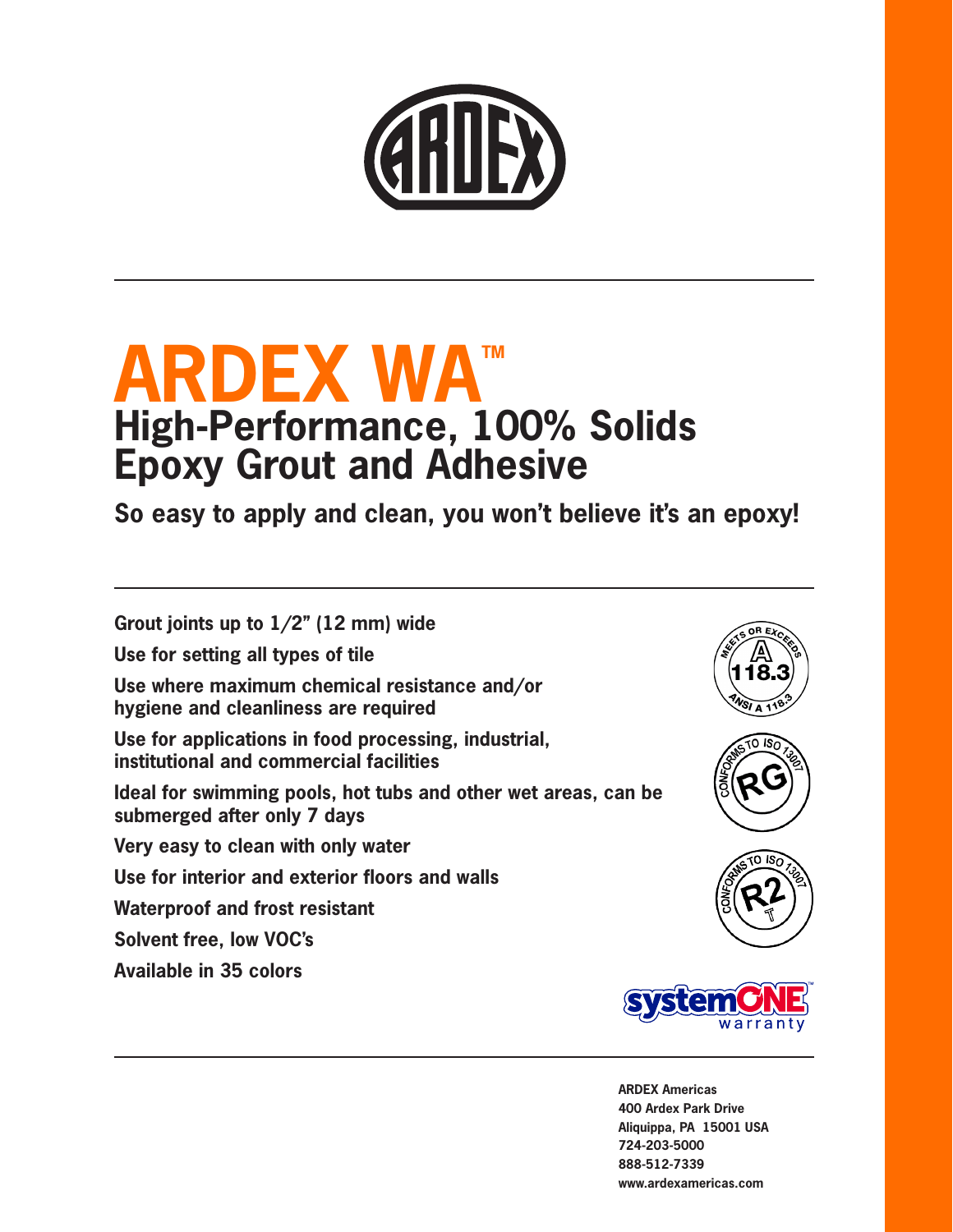# **ARDEX WA™ High-Performance, 100% Solids Epoxy Grout and Adhesive**

# **Description and Usage**

ARDEX WA™ High-performance, 100% Solids Epoxy Grout and Adhesive is a solvent-free, two-component epoxy grout and adhesive. ARDEX WA is suited particularly for tile installations in industrial areas, swimming pools, hot tubs, showers, bathrooms, dairies, meat packing facilities, breweries, hospitals and any installation requiring high standards of hygiene and chemical resistance. Tile installed with ARDEX WA can be grouted in 12 hours. For details on required cure times after grouting, see Cure Times section.

#### **Substrate Preparation (For use as a setting adhesive)**

ARDEX WA adheres to all dry, common, interior or exterior building substrates that are structurally sound, solid and free from any contaminant that can act as a bond breaker. Refer to ANSI A 108 .01 AN-2 "General Requirements for Subsurfaces" and the Tile Council of North America's "Handbook for Ceramic Tile Installation" for detailed information on surface preparation and guidelines for substrate construction. Wallboards must be dry, sound and solidly anchored to structural components in the wall. The plane of wall surfaces must be plumb and true. Floor surfaces must have minimal variation in the plane or slope as outlined by the Tile Council of North America.

Should pre-leveling or subfloor repair be required, choose from the products below, as appropriate. Observe the instructions and dry times in the respective ARDEX technical data sheets.

**Interior or Exterior:** ARDEX AM 100™ Pre-Tile Ramping and Smoothing Mortar, ARDEX A 38 MIX™ Rapid Set, Premixed Screed or ARDEX A 38™ Rapid Set Screed.

**Interior only:** ARDEX Liquid BackerBoard® Self-Leveling Underlayment for Interior Wood and Concrete Subfloors, ARDEX TL 1000™ Self-Leveling Underlayment, ARDEX TL 1400™ Self-Leveling Underlayment, ARDEX TL 2000™ Fiber Reinforced, Self-Leveling Underlayment or ARDEX SKM™ Skimcoat Patch and Finishing Underlayment. Observe the instructions and dry times in the ARDEX technical data sheets.

#### **Joint Preparation (For use as a grout)**

The existing tile must be set firmly. The tile joints must be clean and free of all setting materials, dust, moisture and foreign matter. Clean the tile surface to remove contaminants that may discolor the epoxy.

Expansion joints must be provided over existing moving joints and cracks and where substrate materials change composition or direction per ANSI A108 AN-3.7.

### **Recommended Tools**

Appropriate notched trowel, quality epoxy grout float, ARDEX T-2 Ring Mixing Paddle, low-speed drill, ARDEX sponge (or similar) and a white Scotch-Brite® pad or similar.

# **Mixing and Application**

Each tub of ARDEX WA contains the properly proportioned amounts of the resin, "Part A", and the hardener, "Part B." Extra room is provided in the larger "A" container to accommodate the "B." Smaller batches can be measured carefully by using 3 parts by weight of "A" to 1 part by weight of "B."

As with all epoxies, full mixing of all material is critical to product performance. Add the "B" to the "A," using a spatula or similar scraping tool to ensure all hardener is removed from the hardener container. Mix with a low-speed drill and an ARDEX T-2 Ring Mixing Paddle.

It is recommended that ARDEX WA be spread out immediately after mixing, as self-heating in the container will reduce the working time.

The working time of ARDEX WA is approximately 1 hour at 70°F (21°C). Mix only as much as can be applied within this time. Note that, as is the case with all reactive materials, elevated temperatures will drastically reduce the pot life and working time of the epoxy.

**For use as a setting adhesive:** Installation should proceed in accordance with ANSI A 108.6. After mixing, apply the epoxy to the substrate with the flat side of a trowel to obtain a solid mechanical bond. Next comb the epoxy on the surface with the notched side of a trowel of sufficient depth to ensure that the tile or stone is covered uniformly over the entire surface. The type and size of the tile or stone will dictate the size of the notched trowel to be used to achieve proper transfer of the epoxy and proper coverage. Follow the recommendations of the Tile Council of North America for proper transfer of ARDEX WA from the substrate to the tile or stone.

Apply to an area no greater than that which can be covered with tile while the epoxy remains plastic (approx. 1 hour, depending on jobsite conditions). Do not set tile into epoxy that has started to set. The position of the tile may be adjusted for up to approximately 1 hour after installation.

Tiles can be grouted after 12 hours using ARDEX WA (see below).

**For use as a grout:** Installation should proceed in accordance with ANSI A108.6. Using a high-quality epoxy grout float, work the epoxy into the joints until they are filled completely.

As the work proceeds, remove all excess epoxy from the face of the tile using the epoxy grout float, working at a 45° angle to the tile to avoid removing the epoxy from the joints.

**Initial cleaning** (15-20 minutes after installation) - Wet the surface (wall/floor) with a little water using a pump sprayer, and then use a white Scotch Brite pad (without additional water) to re-emulsify the surface and smooth the joints. The dissolved residues are then removed with an ARDEX sponge. Any haze that may be noticed after the epoxy has begun to cure can be removed as above, but only within the first several hours after installation.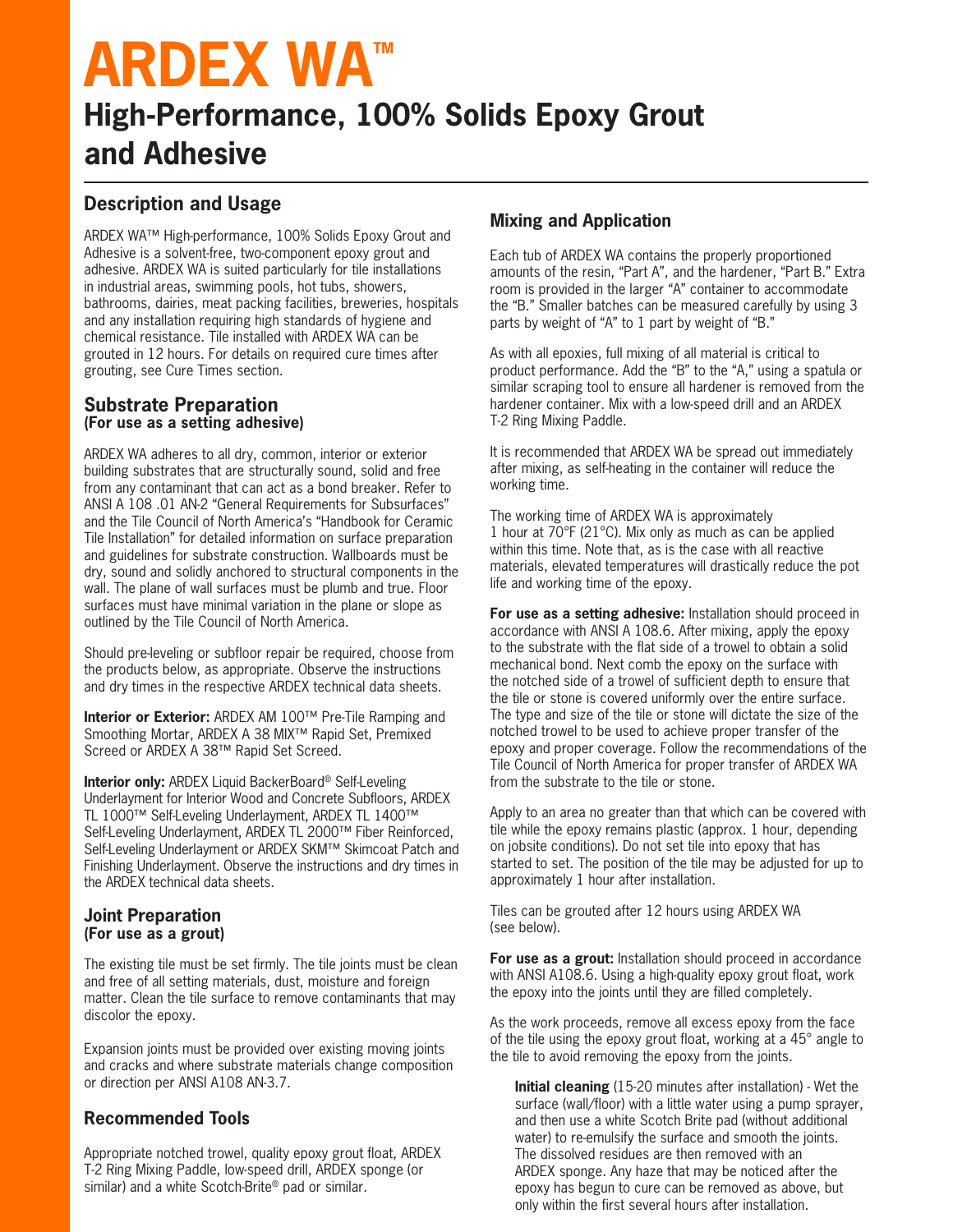

**IMPORTANT:** Dissolved residue must not dry on the surface. The washing water must be changed often.

**Final Cleaning** - We recommend a final cleaning after the grout has set, especially in areas exposed to direct sunlight and areas that may come in contact with high VOCs, using a high alkaline cleaner (pH 12 - 14).

#### **Cure Times (After Grouting)**

Tile installed and grouted with ARDEX WA can be opened to traffic after sufficient curing in accordance with the following schedule (70°F):

| 12 hours:<br>2 days:<br>7 days: | Light foot traffic<br>Full traffic loads<br>ARDEX WA can be submerged and is<br>resistant to aqueous salt solutions, chlorine<br>water, swimming pool detergents, standard<br>commercial and domestic cleaning agents, |
|---------------------------------|------------------------------------------------------------------------------------------------------------------------------------------------------------------------------------------------------------------------|
|                                 | alkalis and a wide range of dilute mineral<br>acids.                                                                                                                                                                   |

#### **Notes**

FOR PROFESSIONAL USE ONLY.

When setting paper-faced glass mosaic or porcelain mosaic tiles, apply sufficient mortar such that when the mosaic is pressed into place, the mortar rises up through the joints. Any subsequent grouting that is necessary must also be done with ARDEX WA.

For cases requiring waterproofing, please refer to the ARDEX 8+9™ Rapid Waterproofing and Crack Isolation Compound technical brochure and the ARDEX 8+9 "5 Step Application Guide."

At 70°F (21°C), the working time of ARDEX WA is approximately 1 hour, and the pot life is approximately 40 minutes. Jobsite conditions and temperature may affect working time and pot life.

ARDEX WA is intended for installation at material and surface temperatures between 50° and 85°F (10° to 29°C). Do not install below 50°F (10°C) surface and air temperatures. For warm weather installation instructions, please contact the ARDEX Technical Service Department.

Some types of tiles may be prone to scratching and surface discoloration when using ARDEX WA as a grout. As always, ARDEX recommends the installation of test areas to confirm the suitability of the product for the intended use.

Never mix with cement or additives. Observe the basic rules of tile work.

Do not reuse container. Dispose of packaging and residue in accordance with federal, state and local waste disposal regulations. Do not flush material down drains.

Tools should be cleaned with water before the epoxy has begun to set. It is not possible to clean them once the epoxy has cured fully.

For setting natural stone, please contact the ARDEX Technical Service Department.

#### **Precautions**

Carefully read and follow all precautions and warnings on the product label. For complete safety information, please refer to the Safety Data Sheet (SDS) available at www.ardexamericas.com.

### **Colors Available**

To review 35 available colors, refer to the ARDEX Grout Color Chart, available at your local ARDEX Distributor.

#### **Color Variance**

Actual epoxy color may vary when dry, depending on installation conditions, substrate, type of tile installed and other factors.

As with all epoxies, exposure to certain strong solvent finish products, propane heater exhausts and UV light (sunlight) can cause yellowing, especially in lighter shades. Yellowing is an aesthetic effect that does not affect the performance of the epoxy and is not unique to ARDEX WA.

While ultraviolet light exposure is most prevalent in exterior applications, interior applications can also be affected when exposed to sunlight through windows.

Strong solvents of concern include, but are not necessarily limited to, the following materials, especially those with high VOCs: urethane-based wood stains, wood finishes and oil-based paints.

Note that the solvent and propane heater exhaust exposures can affect epoxy even from a distance, as emissions can be transported through the HVAC system. Also note that all the above exposures can affect epoxy even if they are introduced after the epoxy has had sufficient time to cure. For applications where such exposure may occur, please contact the ARDEX Technical Service Department prior to installation of ARDEX WA.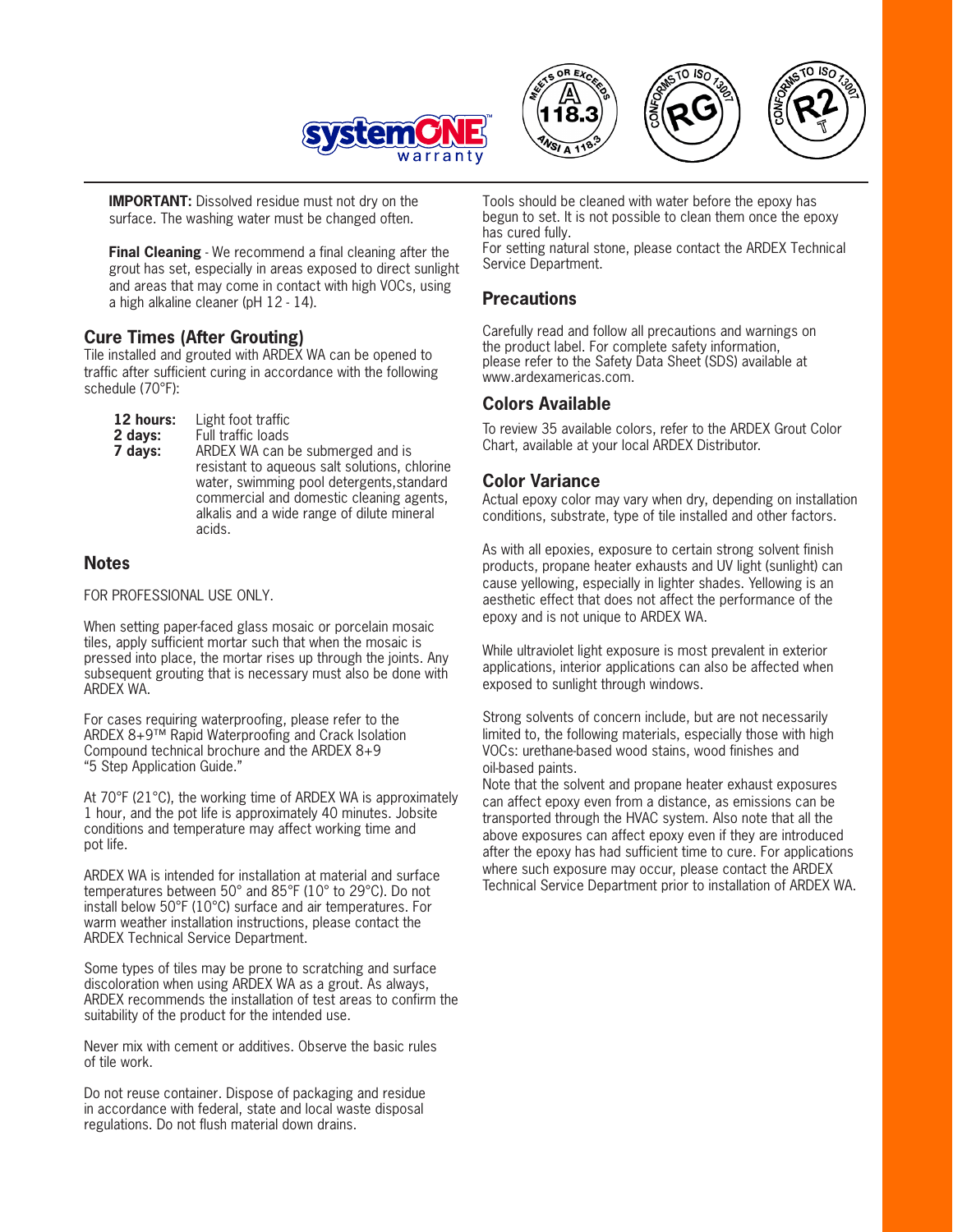#### **Chemical Resistance**

#### **Long-term resistance. No effects noted after 7-day immersion.**

Aluminum sulfate (26.5%, saturated) Ammonia (concentrated) Animal fats Brine Calcium chloride (saturated) Calcium hydroxide (saturated) Carbon disulfide Caustic soda (saturated) Chromic Acid (5%) Citric acid (saturated) Diesel Effluent (wastewater, non-industrial) Ethylene glycol Formalin solution (3%) Formic acid (2.5%) Glycerin Household detergent Hydrochloric acid (<36%) Hydrofluoric acid (1%) Hydrogen peroxide (25%) Hypochlorite solution (act. Cl 165 g/L) Lactic acid (10%) Methyl alcohol (<5NR%) Moor water Nitric acid (<1NR%; not concentrated) Oleic acid Olive oil Oxalic acid (10% in water) Peanut oil Petrol Phosphoric acid (75%) Photographic developing fluid Sea water Sodium bisulfite (23%, saturated) Sodium chromate (34%, saturated) Sodium hydroxide (saturated) Sodium hyposulfite (17%, saturated) Tannic acid (10% ig) Tartaric acid (saturated) Toluene **Treacle Turpentine** Vegetable fats Xylene

#### Long term resistance. No effects other tha **discoloration noted after 7 day immersion.**

Potassium permanganate ( $\leq 10\%$ ) Sulfuric acid (80%) Ferrum (III) chloride (47.9%, saturated)

#### **Short-term resistance. No effects noted after 1-day immersion; effects noted after 3-day immersion.**

Acetic acid (5%) Ethyl alcohol (concentrated) Formic acid (10%) Lactic acid (20%) Nitric acid (40%; not concentrated)

#### **Not resistant. Effects noted after 1-day immersion.**

Acetic acid (>10%) Acetone<br>Butanone (MEK) Chloroform Butanone (MEK)<br>Ethyl acetate Ethyl acetate Hydrofluoric acid (>5%)<br>Lactic acid (>20%) Methylene chloride Methylene chloride<br>Sulfuric acid (96%) Nitric acid (concentrated)

#### **Technical Data According To ARDEX Quality Standards**

All data based on a mixing ratio of 3 parts by weight of "A" to 1 part by weight of "B" at 70°F (21°C). Physical properties are typical values and not specifications.

|    | <b>Mixing Ratio:</b>                                 | Mix all of "B" into "A;" smaller<br>batches can be measured<br>carefully by using 3 parts by<br>weight of "A" to 1 part by<br>weight of "B."                                                                               |
|----|------------------------------------------------------|----------------------------------------------------------------------------------------------------------------------------------------------------------------------------------------------------------------------------|
|    | Coverage<br>(When used<br>as a setting<br>adhesive): | $1/4$ " x $1/4$ " x $1/4$ " sq. notch trowel.<br>For tiles larger than 4 sq. in.<br>$(25 \text{ cm}^2)$ 19.5 sq. ft. $(1.8 \text{ m}^2)$ per<br>combined "Part A" Resin and "Part B"<br>Hardener (8.8 lbs. $/$ 4 kg) total |
|    |                                                      | 3/16" (D) x 5/32" (W) V-notch trowel.<br>For tiles 4 sq. in. (25 cm <sup>2</sup> ) or less.<br>32 sq. ft. (3 m <sup>2</sup> ) per combined "Part A"<br>Resin and "Part B" Hardener<br>(8.8 lbs. / 4 kg) total              |
|    | <b>Coverage (When</b>                                | used as a grout): See coverage table below.                                                                                                                                                                                |
|    | <b>Pot Life:</b>                                     | Approx. 40 minutes                                                                                                                                                                                                         |
|    | <b>Working Time:</b>                                 |                                                                                                                                                                                                                            |
|    | <b>Open Time:</b>                                    | Approx. 1 hour<br>Approx. 1 hour                                                                                                                                                                                           |
|    | Time to Grout:                                       | 12 hours                                                                                                                                                                                                                   |
|    |                                                      |                                                                                                                                                                                                                            |
|    | <b>Open to Traffic:</b>                              | Light foot traffic: 12 hours                                                                                                                                                                                               |
|    |                                                      | Full traffic loads: 2 days<br>Limited chemical resistance and submerged<br>applications: 7 days; see Cure Time<br>(After Grouting) section for details                                                                     |
|    | VOC:                                                 | 2.67 g/L per ASTM D2369                                                                                                                                                                                                    |
|    | Packaging:                                           | "Part A" Resin (6.6 lbs./3 kg)<br>"Part B" Hardener (2.2 lbs./1 kg)                                                                                                                                                        |
|    | Storage:                                             | Store in a cool, dry area. Do not leave<br>package exposed to sun.                                                                                                                                                         |
|    | <b>Shelf Life:</b>                                   | 1 year, if unopened.                                                                                                                                                                                                       |
|    | <b>Warranty:</b>                                     | ARDEX, L.P. Standard Limited Warranty<br>applies. Also eligible for the ARDEX                                                                                                                                              |
| ın |                                                      | Tile and Stone Installation Systems<br>SystemOne™ Warranty.                                                                                                                                                                |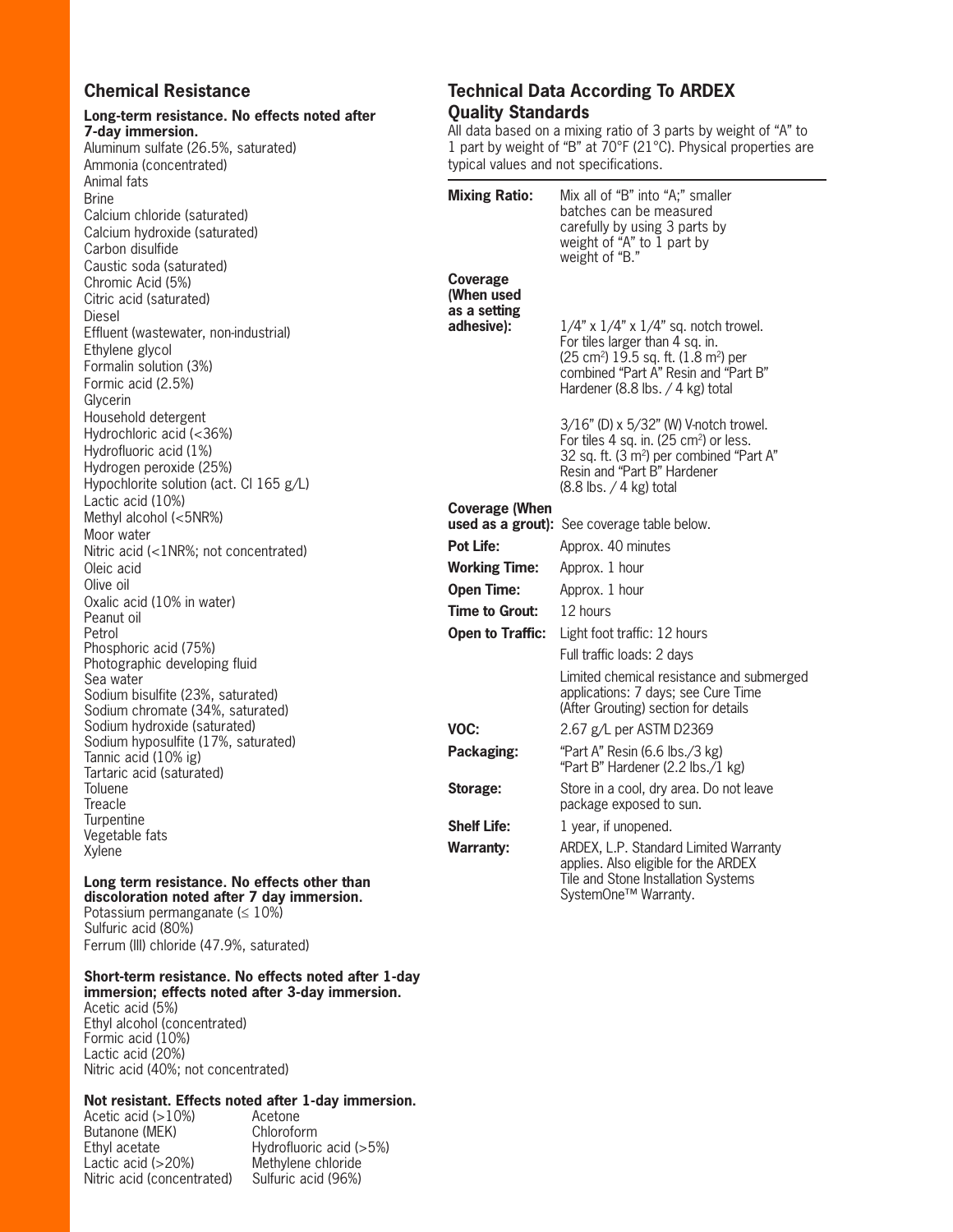| <b>ISO 13007 Classification</b>                                                                    | <b>Test Characteristic (28-Day Cure)</b>                        | <b>Classification Requirement</b>                            |  |  |  |  |
|----------------------------------------------------------------------------------------------------|-----------------------------------------------------------------|--------------------------------------------------------------|--|--|--|--|
| RG (reaction resin grout)                                                                          | Abrasion resistance                                             | Less than or equal to $0.015$ cu. in. (250 mm <sup>3</sup> ) |  |  |  |  |
|                                                                                                    | Flexural strength                                               | Greater than 4,350 psi (30 MPa/305 kg/cm <sup>2</sup> )      |  |  |  |  |
|                                                                                                    | Compressive strength                                            | Greater than $6,525$ psi (45 MPa/457 kg/cm <sup>2</sup> )    |  |  |  |  |
|                                                                                                    | Less than $0.06$ in./3.28 ft. $(1.5 \text{ mm/m})$<br>Shrinkage |                                                              |  |  |  |  |
|                                                                                                    | Water absorption                                                | Less than $0.0002$ lb. $(0.1 g)$                             |  |  |  |  |
|                                                                                                    | Shear adhesion strength                                         | $\geq$ 290 psi (2 MPa/20 kg/cm <sup>2</sup> )                |  |  |  |  |
| R <sub>2</sub> (reaction resin<br>adhesive, improved)                                              | Shear adhesion strength after<br>water immersion                | $\geq$ 290 psi (2 MPa/20 kg/cm <sup>2</sup> )                |  |  |  |  |
|                                                                                                    | Open time: tensile adhesion<br>strength                         | ≥ 725 psi (5 MPa/51 kg/cm <sup>2</sup> )                     |  |  |  |  |
|                                                                                                    | Shear adhesion strength after<br>thermal shock                  | ≥ 290 psi (2 MPa/20 kg/cm <sup>2</sup> )                     |  |  |  |  |
| R2T (reaction resin<br>adhesive, improved<br>characteristics, thixotropic,<br>high sag resistance) | Additionally, with low sag                                      | $< 0.5$ mm                                                   |  |  |  |  |

# **Evaluation per ANSI A118.3**

|                                       | <b>Value</b>      |                    |  |  |  |
|---------------------------------------|-------------------|--------------------|--|--|--|
| <b>Property (Test Number)</b>         | <b>Evaluation</b> | <b>Requirement</b> |  |  |  |
| Water Cleanability (E 5.1)            | Pass              | 80 minutes         |  |  |  |
| Initial Setting Time (E 5.2)          | Pass              | $>2$ hours         |  |  |  |
| Service Strength Setting Time (E 5.2) | Pass              | $<$ 7 days         |  |  |  |
| Shrinkage 7-day (E 5.3)               | 0.1               | < 0.25%            |  |  |  |
| Sag (E 5.4)                           | Pass              | No Evident Change  |  |  |  |
| Bond Strength to Quarry Tile (E 5.5)  | Pass*             | $>1000$ psi        |  |  |  |
| Compressive Strength 7-day (E 5.6)    | 9050 psi          | $>3500$ psi        |  |  |  |
| Tensile Strength 7-day (E 5.7)        | 2610 psi          | $>1000$ psi        |  |  |  |
| Thermal Shock (E 5.8)                 | 1569 psi          | $>500$ psi         |  |  |  |

\*Tile failed during test TCNA-557-13